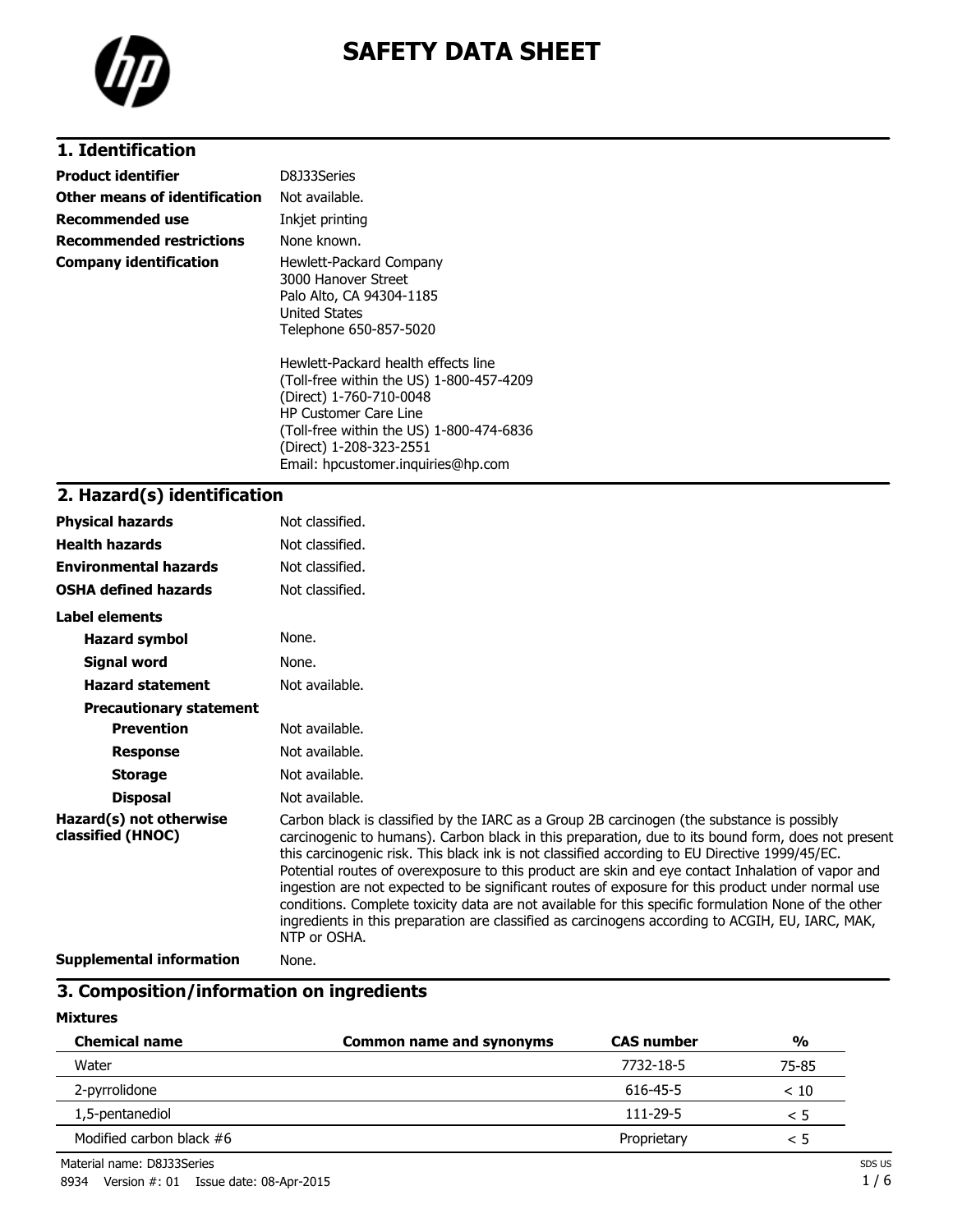| <b>Chemical name</b>                                                                                | <b>Common name and synonyms</b>                                                                                                                                                                                                                                            | <b>CAS number</b> | $\frac{0}{0}$ |
|-----------------------------------------------------------------------------------------------------|----------------------------------------------------------------------------------------------------------------------------------------------------------------------------------------------------------------------------------------------------------------------------|-------------------|---------------|
| Modified carbon black #2                                                                            |                                                                                                                                                                                                                                                                            | Proprietary       | 2.5           |
| <b>Composition comments</b>                                                                         | This ink supply contains an aqueous ink formulation.<br>This product has been evaluated using criteria specified in 29 CFR 1910.1200 (Hazard<br>Communication Standard).                                                                                                   |                   |               |
|                                                                                                     | Carbon black is present only in a bound form in this preparation.                                                                                                                                                                                                          |                   |               |
| 4. First-aid measures                                                                               |                                                                                                                                                                                                                                                                            |                   |               |
| <b>Inhalation</b>                                                                                   | Remove to fresh air. If symptoms persist, get medical attention.                                                                                                                                                                                                           |                   |               |
| <b>Skin contact</b>                                                                                 | Wash affected areas thoroughly with mild soap and water. Get medical attention if irritation<br>develops or persists.                                                                                                                                                      |                   |               |
| Eye contact                                                                                         | Do not rub eyes. Immediately flush with large amounts of clean, warm water (low pressure) for at<br>least 15 minutes or until particles are removed. If irritation persists get medical attention.                                                                         |                   |               |
| <b>Ingestion</b>                                                                                    | If ingestion of a large amount does occur, seek medical attention.                                                                                                                                                                                                         |                   |               |
| <b>Most important</b><br>symptoms/effects, acute and<br>delayed                                     | Not available.                                                                                                                                                                                                                                                             |                   |               |
| 5. Fire-fighting measures                                                                           |                                                                                                                                                                                                                                                                            |                   |               |
| Suitable extinguishing media                                                                        | Dry chemical, CO2, water spray or regular foam.                                                                                                                                                                                                                            |                   |               |
| Unsuitable extinguishing<br>media                                                                   | None known.                                                                                                                                                                                                                                                                |                   |               |
| <b>Specific hazards arising from</b><br>the chemical                                                | Not applicable.                                                                                                                                                                                                                                                            |                   |               |
| <b>Special protective equipment</b><br>and precautions for<br>firefighters                          | Not available.                                                                                                                                                                                                                                                             |                   |               |
| <b>Specific methods</b>                                                                             | None established.                                                                                                                                                                                                                                                          |                   |               |
| 6. Accidental release measures                                                                      |                                                                                                                                                                                                                                                                            |                   |               |
| <b>Personal precautions,</b><br>protective equipment and<br>emergency procedures                    | Wear appropriate personal protective equipment.                                                                                                                                                                                                                            |                   |               |
| <b>Methods and materials for</b><br>containment and cleaning up<br><b>Environmental precautions</b> | Dike the spilled material, where this is possible. Absorb with inert absorbent such as dry clay, sand<br>or diatomaceous earth, commercial sorbents, or recover using pumps.<br>Do not let product enter drains. Do not flush into surface water or sanitary sewer system. |                   |               |
| 7. Handling and storage                                                                             |                                                                                                                                                                                                                                                                            |                   |               |
| <b>Precautions for safe handling</b>                                                                | Avoid contact with skin, eyes and clothing.                                                                                                                                                                                                                                |                   |               |
| <b>Conditions for safe storage,</b><br>including any<br>incompatibilities                           | Keep out of the reach of children. Keep away from excessive heat or cold.                                                                                                                                                                                                  |                   |               |
| 8. Exposure controls/personal protection                                                            |                                                                                                                                                                                                                                                                            |                   |               |
| <b>Occupational exposure limits</b>                                                                 | No exposure limits noted for ingredient(s).                                                                                                                                                                                                                                |                   |               |
| <b>Biological limit values</b>                                                                      | No biological exposure limits noted for the ingredient(s).                                                                                                                                                                                                                 |                   |               |
| <b>Exposure guidelines</b>                                                                          | Exposure limits have not been established for this product.                                                                                                                                                                                                                |                   |               |
| <b>Appropriate engineering</b><br>controls                                                          | Use in a well ventilated area.                                                                                                                                                                                                                                             |                   |               |
| <b>Eye/face protection</b>                                                                          | Individual protection measures, such as personal protective equipment<br>Not available.                                                                                                                                                                                    |                   |               |
| <b>Skin protection</b>                                                                              |                                                                                                                                                                                                                                                                            |                   |               |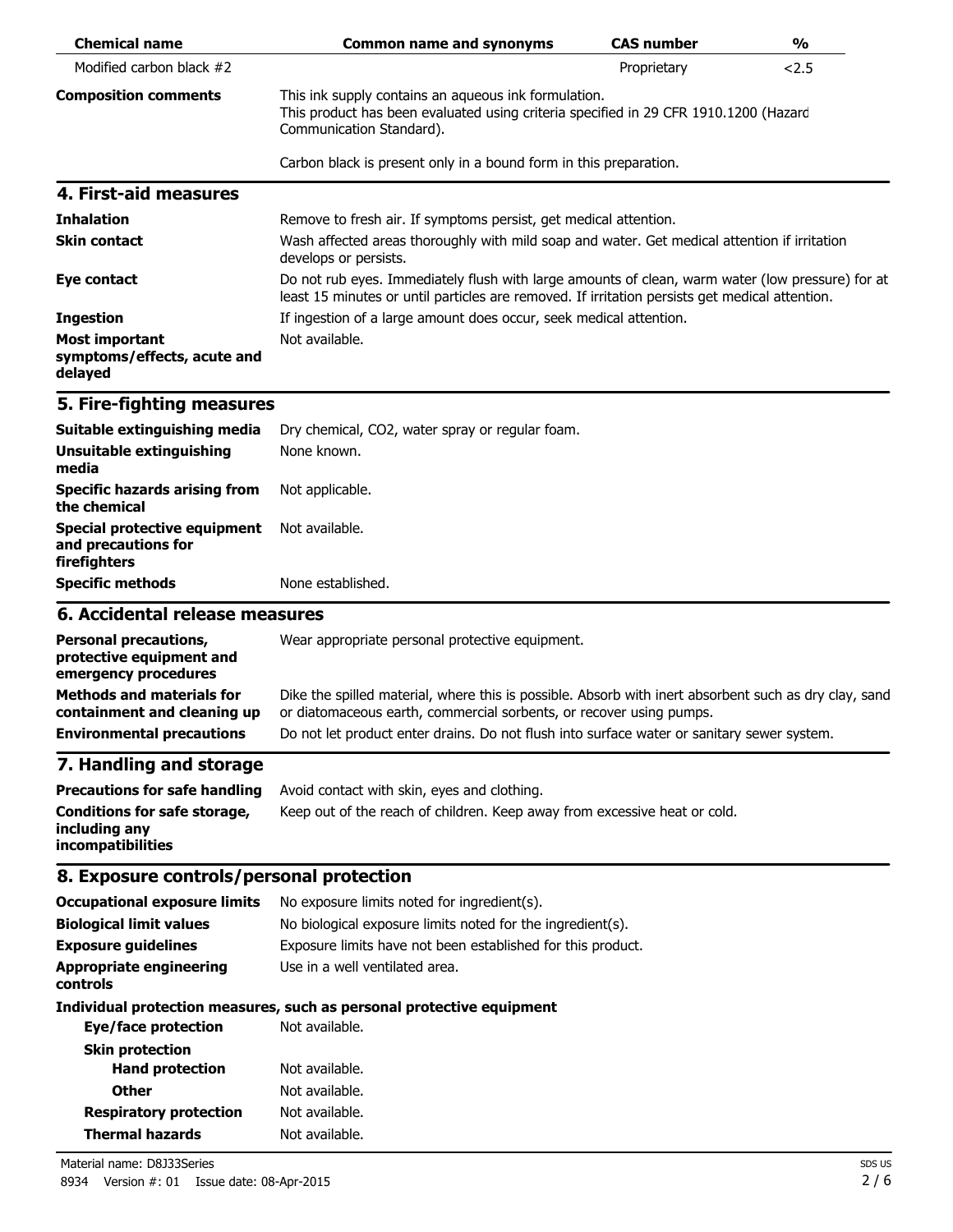## **9. Physical and chemical properties**

| <b>Appearance</b>                                 |                                                           |
|---------------------------------------------------|-----------------------------------------------------------|
| <b>Physical state</b>                             | Not available.                                            |
| <b>Color</b>                                      | Black.                                                    |
| Odor                                              | Not available.                                            |
| <b>Odor threshold</b>                             | Not available.                                            |
| рH                                                | $7.5 - 8.2$                                               |
| <b>Melting point/freezing point</b>               | Not available.                                            |
| <b>Initial boiling point and</b><br>boiling range | Not determined                                            |
| <b>Flash point</b>                                | $>$ 230.0 °F ( $>$ 110.0 °C) Setaflash Closed Cup         |
| <b>Evaporation rate</b>                           | Not determined                                            |
| <b>Flammability (solid, gas)</b>                  | Not available.                                            |
| Upper/lower flammability or explosive limits      |                                                           |
| <b>Flammability limit - lower</b><br>(%)          | Not determined                                            |
| <b>Flammability limit -</b><br>upper $(\% )$      | Not available.                                            |
| <b>Explosive limit - lower</b><br>(%)             | Not available.                                            |
| <b>Explosive limit - upper</b><br>(%)             | Not available.                                            |
| Vapor pressure                                    | Not determined                                            |
| Solubility(ies)                                   |                                                           |
| <b>Solubility (water)</b>                         | Soluble in water                                          |
| <b>Partition coefficient</b><br>(n-octanol/water) | Not available.                                            |
| <b>Auto-ignition temperature</b>                  | Not available.                                            |
| <b>Decomposition temperature</b>                  | Not available.                                            |
| <b>Viscosity</b>                                  | $>= 2 cp$                                                 |
| <b>Other information</b>                          | For other VOC regulatory data/information see Section 15. |
| VOC (Weight %)                                    | $< 147$ g/l                                               |
|                                                   |                                                           |

## **10. Stability and reactivity**

| <b>Reactivity</b>                            | Not available.                                                                                                                                   |  |
|----------------------------------------------|--------------------------------------------------------------------------------------------------------------------------------------------------|--|
| <b>Chemical stability</b>                    | Stable under recommended storage conditions.                                                                                                     |  |
| <b>Possibility of hazardous</b><br>reactions | Will not occur.                                                                                                                                  |  |
| <b>Conditions to avoid</b>                   | Not available.                                                                                                                                   |  |
| <b>Incompatible materials</b>                | Incompatible with strong bases and oxidizing agents.                                                                                             |  |
| <b>Hazardous decomposition</b><br>products   | Upon decomposition, this product may yield gaseous nitrogen oxides, carbon monoxide, carbon<br>dioxide and/or low molecular weight hydrocarbons. |  |

## **11. Toxicological information**

| Symptoms related to the<br>physical, chemical and<br>toxicological characteristics | Not available.                                                    |
|------------------------------------------------------------------------------------|-------------------------------------------------------------------|
| <b>Information on toxicological effects</b>                                        |                                                                   |
| <b>Acute toxicity</b>                                                              | Based on available data, the classification criteria are not met. |
| <b>Skin corrosion/irritation</b>                                                   | Based on available data, the classification criteria are not met. |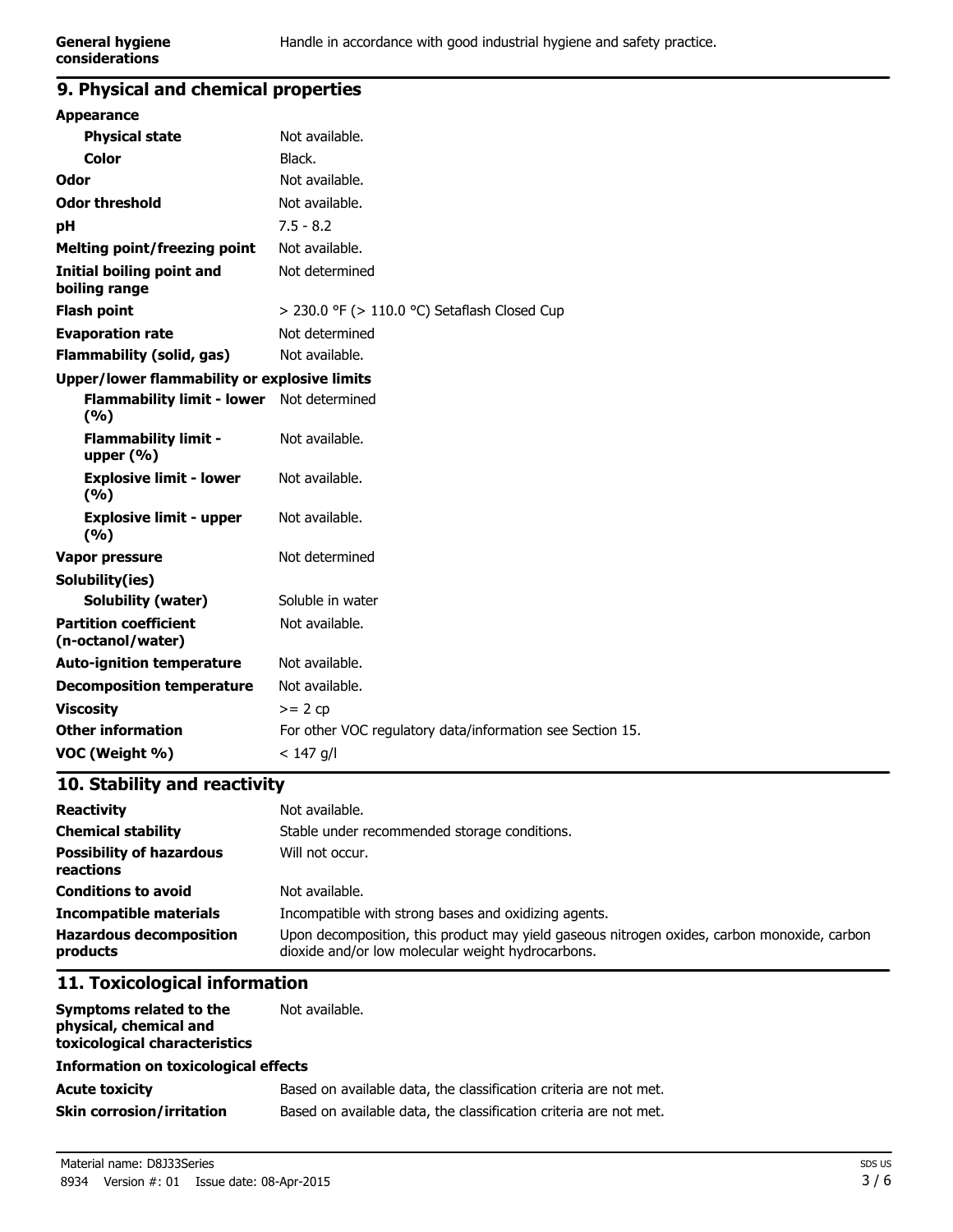| Serious eye damage/eye<br>irritation                         |                                 | Based on available data, the classification criteria are not met.                                                                                                                                                                                                                                                                                                                                              |
|--------------------------------------------------------------|---------------------------------|----------------------------------------------------------------------------------------------------------------------------------------------------------------------------------------------------------------------------------------------------------------------------------------------------------------------------------------------------------------------------------------------------------------|
| Respiratory or skin sensitization                            |                                 |                                                                                                                                                                                                                                                                                                                                                                                                                |
| <b>Respiratory sensitization</b>                             |                                 | Based on available data, the classification criteria are not met.                                                                                                                                                                                                                                                                                                                                              |
| <b>Skin sensitization</b>                                    |                                 | Based on available data, the classification criteria are not met.                                                                                                                                                                                                                                                                                                                                              |
| <b>Germ cell mutagenicity</b>                                |                                 | Based on available data, the classification criteria are not met.                                                                                                                                                                                                                                                                                                                                              |
| Carcinogenicity                                              |                                 | Based on available data, the classification criteria are not met.                                                                                                                                                                                                                                                                                                                                              |
|                                                              | bound form in this preparation. | Carbon black is classified as a carcinogen by the IARC (possibly carcinogenic to humans, Group<br>2B) and by the State of California under Proposition 65. In their evaluations of carbon black, both<br>organizations indicate that exposure to carbon black, per se, does not occur when it remains<br>bound within a product matrix, specifically, rubber, ink, or paint. Carbon black is present only in a |
| <b>Reproductive toxicity</b>                                 |                                 | Based on available data, the classification criteria are not met.                                                                                                                                                                                                                                                                                                                                              |
| <b>Specific target organ toxicity</b><br>- single exposure   |                                 | Based on available data, the classification criteria are not met.                                                                                                                                                                                                                                                                                                                                              |
| <b>Specific target organ toxicity</b><br>- repeated exposure |                                 | Based on available data, the classification criteria are not met.                                                                                                                                                                                                                                                                                                                                              |
| <b>Aspiration hazard</b>                                     |                                 | Based on available data, the classification criteria are not met.                                                                                                                                                                                                                                                                                                                                              |
| <b>Further information</b>                                   |                                 | Complete toxicity data are not available for this specific formulation<br>Refer to Section 2 for potential health effects and Section 4 for first aid measures.                                                                                                                                                                                                                                                |
| <b>Components</b>                                            | <b>Species</b>                  | <b>Test Results</b>                                                                                                                                                                                                                                                                                                                                                                                            |
| 2-pyrrolidone (CAS 616-45-5)                                 |                                 |                                                                                                                                                                                                                                                                                                                                                                                                                |
| Acute                                                        |                                 |                                                                                                                                                                                                                                                                                                                                                                                                                |
| Oral                                                         |                                 |                                                                                                                                                                                                                                                                                                                                                                                                                |

| Oral |            |            |
|------|------------|------------|
| LD50 | Guinea pig | 6500 mg/kg |
|      | Rat        | 6500 mg/kg |
|      |            |            |

## **12. Ecological information**

| Aquatic toxicity | Not expected to be harmful to aquatic organisms. |  |
|------------------|--------------------------------------------------|--|
|------------------|--------------------------------------------------|--|

| <b>Ecotoxicity</b>                                |                |                                      |                        |
|---------------------------------------------------|----------------|--------------------------------------|------------------------|
| <b>Product</b>                                    |                | <b>Species</b>                       | <b>Test Results</b>    |
| D8J33Series (CAS Mixture)                         |                |                                      |                        |
| Aquatic                                           |                |                                      |                        |
| Acute                                             |                |                                      |                        |
| <b>Fish</b>                                       | LC50           | Fathead minnow (Pimephales promelas) | $>$ 750 mg/l, 96 hours |
| <b>Components</b>                                 |                | <b>Species</b>                       | <b>Test Results</b>    |
| 2-pyrrolidone (CAS 616-45-5)                      |                |                                      |                        |
| Aquatic                                           |                |                                      |                        |
| Crustacea                                         | EC50           | Water flea (Daphnia pulex)           | 13.21 mg/l, 48 hours   |
| <b>Persistence and degradability</b>              | Not available. |                                      |                        |
| <b>Bioaccumulative potential</b>                  | Not available. |                                      |                        |
| Partition coefficient n-octanol / water (log Kow) |                |                                      |                        |
| 2-pyrrolidone                                     |                | $-0.85$                              |                        |
| <b>Mobility in soil</b>                           | Not available. |                                      |                        |
| Other adverse effects                             | Not available. |                                      |                        |

## **13. Disposal considerations**

| <b>Disposal instructions</b> | Dispose of waste material according to Local, State, Federal, and Provincial Environmental                                                                                |
|------------------------------|---------------------------------------------------------------------------------------------------------------------------------------------------------------------------|
|                              | Regulations.<br>Do not allow this material to drain into sewers/water supplies.                                                                                           |
|                              | HP's Planet Partners (trademark) supplies recycling program enables simple, convenient recycling of                                                                       |
|                              | HP original inkjet and LaserJet supplies. For more information and to determine if this service is<br>available in your location, please visit http://www.hp.com/recycle. |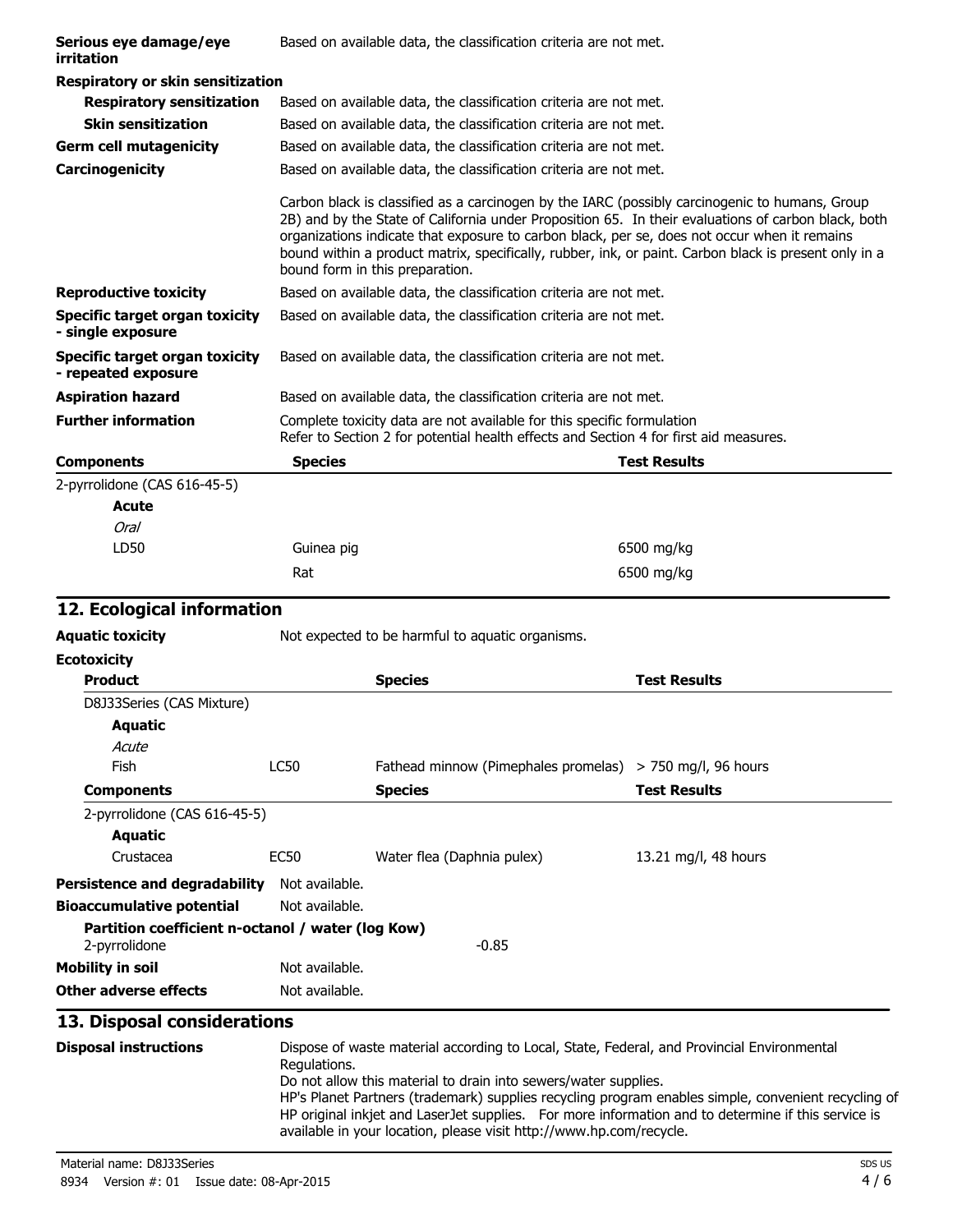### **14. Transport information**

#### **DOT**

Not regulated as dangerous goods.

### **IATA**

Not regulated as dangerous goods.

#### **IMDG**

Not regulated as dangerous goods.

### **ADR**

Not regulated as dangerous goods.

**Further information** Not a dangerous good under DOT, IATA, ADR, IMDG, or RID.

## **15. Regulatory information**

**US federal regulations** US TSCA 12(b): Does not contain listed chemicals.

|                                                       | TSCA Section 12(b) Export Notification (40 CFR 707, Subpt. D)                                                                                                                                                                                                                                                     |
|-------------------------------------------------------|-------------------------------------------------------------------------------------------------------------------------------------------------------------------------------------------------------------------------------------------------------------------------------------------------------------------|
| Not regulated.                                        |                                                                                                                                                                                                                                                                                                                   |
| <b>CERCLA Hazardous Substance List (40 CFR 302.4)</b> |                                                                                                                                                                                                                                                                                                                   |
| Not listed.                                           |                                                                                                                                                                                                                                                                                                                   |
| <b>SARA 304 Emergency release notification</b>        |                                                                                                                                                                                                                                                                                                                   |
| Not regulated.                                        | OSHA Specifically Regulated Substances (29 CFR 1910.1001-1050)                                                                                                                                                                                                                                                    |
| Not listed.                                           |                                                                                                                                                                                                                                                                                                                   |
|                                                       | <b>Superfund Amendments and Reauthorization Act of 1986 (SARA)</b>                                                                                                                                                                                                                                                |
| <b>Hazard categories</b>                              | Immediate Hazard - No                                                                                                                                                                                                                                                                                             |
|                                                       | Delayed Hazard - No<br>Fire Hazard - No                                                                                                                                                                                                                                                                           |
|                                                       | Pressure Hazard - No                                                                                                                                                                                                                                                                                              |
|                                                       | Reactivity Hazard - No                                                                                                                                                                                                                                                                                            |
| <b>SARA 302 Extremely hazardous substance</b>         |                                                                                                                                                                                                                                                                                                                   |
| Not listed.                                           |                                                                                                                                                                                                                                                                                                                   |
| <b>SARA 311/312</b>                                   | No                                                                                                                                                                                                                                                                                                                |
| <b>Hazardous chemical</b>                             |                                                                                                                                                                                                                                                                                                                   |
| <b>Other federal regulations</b>                      |                                                                                                                                                                                                                                                                                                                   |
| <b>Safe Drinking Water Act</b><br>(SDWA)              | Not regulated.                                                                                                                                                                                                                                                                                                    |
| <b>US state regulations</b>                           |                                                                                                                                                                                                                                                                                                                   |
| <b>US. Massachusetts RTK - Substance List</b>         |                                                                                                                                                                                                                                                                                                                   |
| 2-pyrrolidone (CAS 616-45-5)                          |                                                                                                                                                                                                                                                                                                                   |
|                                                       | US. New Jersey Worker and Community Right-to-Know Act                                                                                                                                                                                                                                                             |
| Not listed.                                           |                                                                                                                                                                                                                                                                                                                   |
|                                                       | US. Pennsylvania Worker and Community Right-to-Know Law                                                                                                                                                                                                                                                           |
| 2-pyrrolidone (CAS 616-45-5)                          |                                                                                                                                                                                                                                                                                                                   |
| <b>US. Rhode Island RTK</b>                           |                                                                                                                                                                                                                                                                                                                   |
| Not regulated.                                        |                                                                                                                                                                                                                                                                                                                   |
| <b>US. California Proposition 65</b><br>Not Listed.   |                                                                                                                                                                                                                                                                                                                   |
| <b>Other information</b>                              | VOC content (less water, less exempt compounds) = $<$ 709 g/L (U.S. requirement, not for emissions<br>) VOC data based on formulation (Organic compounds minus solids)                                                                                                                                            |
| <b>Regulatory information</b>                         | All chemical substances in this HP product have been notified or are exempt from notification under<br>chemical substances notification laws in the following countries: US (TSCA), EU (EINECS/ELINCS),<br>Switzerland, Canada (DSL/NDSL), Australia, Japan, Philippines, South Korea, New Zealand, and<br>China. |

| Issue date       | 08-Apr-2015 |
|------------------|-------------|
| <b>Version #</b> | 01          |